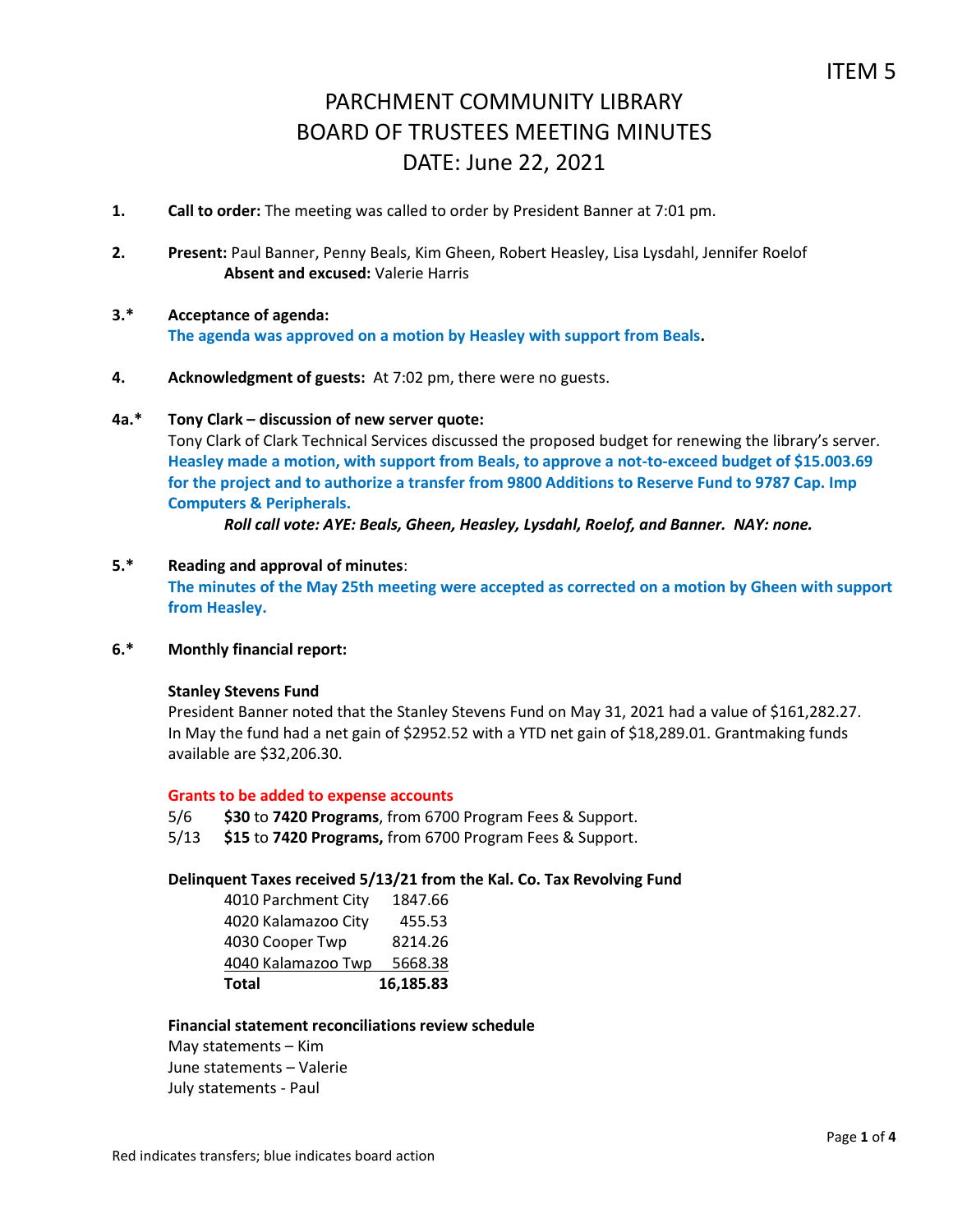**The financial report was approved, grants acknowledged, and bills to be paid in May approved, on a motion by Roelof with support from Lysdahl.**

**7. Public comment:** At 7:23 pm, there were no guests.

**8.\* Monthly Director's report:** Stannard presented the report.

## **Current services**

#### **Programs**:

- **Storytimes**. Mrs. B will conduct her storytimes in the park Mondays and Thursdays, 10:30 am, June 14 – August 5.
- **Kindleberger Park History Walk** was led by Cheryl Lyon-Jenness on June 15. 39 attended.
- **Observing the Moon** with Joe Comiskey is scheduled Wed., July 14 at 8:00 pm.
- **Kindleberger Park Tree Tour** with Sandy Bliesener will occur on Tues., July 21, at 6:30 pm.
- **Parchment Update.** All interviews are [posted weekly on the l](https://www.parchmentlibrary.org/parchment-update)ibrary's website. Recent interviews include the PFAS Settlement (5/24), PHS Graduation plans (5/31), Northwood Elementary Social-Emotional Learning update (6/7), Kindleberger Fest Cornhole Tournament (6/14), and Kindleberger Fest Don Banner Memorial 5k (6/21).
- **Parchment Action Team** meets on the 3<sup>rd</sup> Thursday each month at 7:00 pm on Zoom. **[See](https://www.parchmentlibrary.org/parchment-action-team) all** *the [details](https://www.parchmentlibrary.org/parchment-action-team) here.*

# **MIOSHA Consultation**

On June 10, at the Director's invitation, a MIOSHA consultant conducted a safety inspection of the library. He found a few minor problems (missing safety data sheets for janitorial products, a residential extension cord, an old wooden ladder, and an additional outlet needed) but overall gave us a positive review. His advice was very helpful.

#### **Circulation Desk**

Hans from Board Foot continues to try to source the materials needed for our desk. As of this writing, the installation date has not been set.

# **MLA Conference 2021**

Karen has been selected to present a workshop about her Parchment Update series at the Michigan Library Association conference this year! **Not Just Talking Heads: Building Community through Interviews** is scheduled for **Thursday, October 14 from 2:10-2:55 pm.** 

#### **Possible alternative to paper board packets**

The trustees discussed using tablets to view documents at Board meetings. They decided that those who do not need printed Board packets will bring their own mobile devices to the meetings. All trustees should let Stannard know if they prefer a paper or a digital packet.

**9.\* Monthly statistical report:** Stannard presented the report.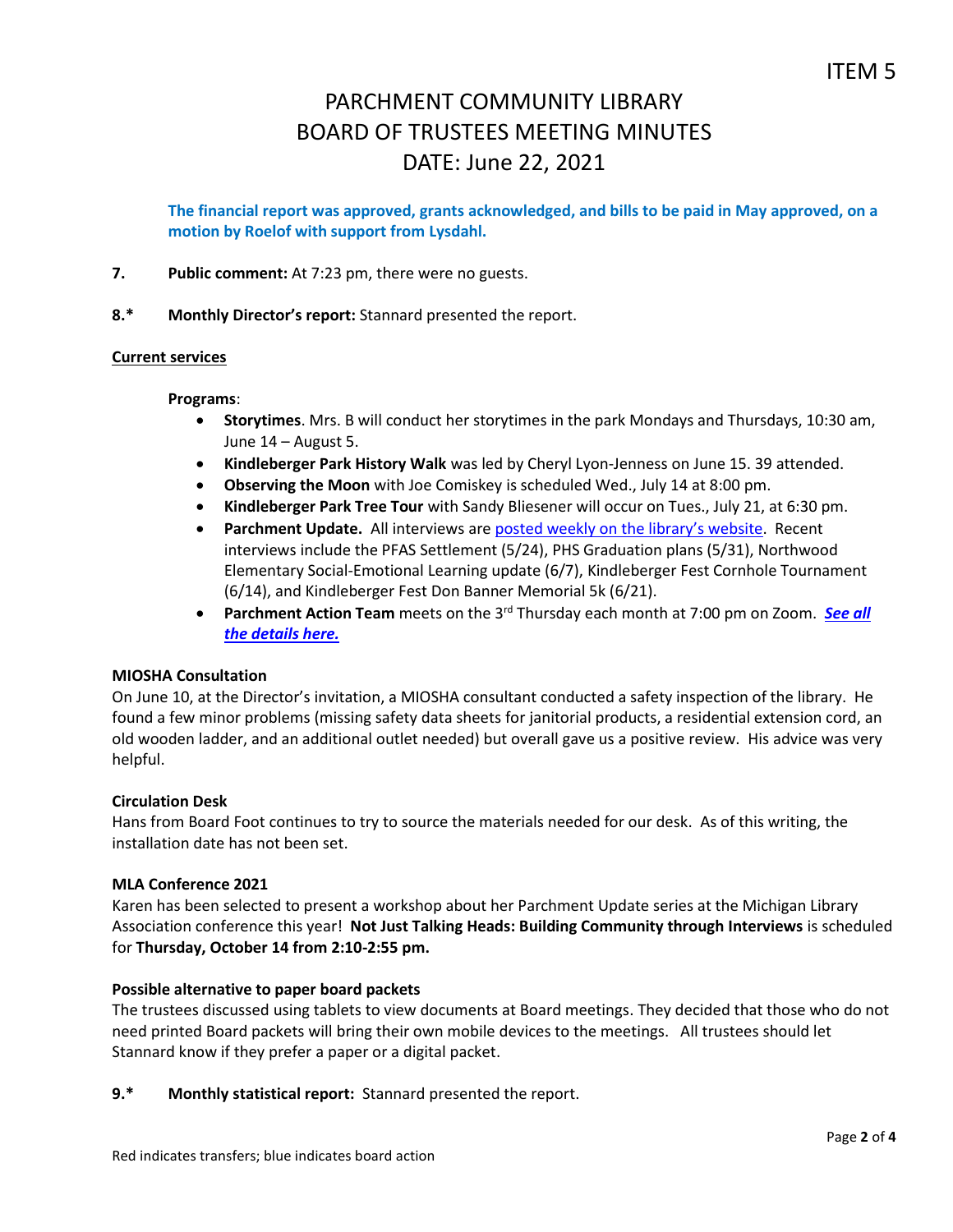**10. Communications:** Stannard noted that the library received a letter from a former resident who is now living in France. The resident sent a donation along with a letter thanking the library for making digital materials available. She appreciates being able to read English-language novels.

# **11. COVID Update** [in lieu of Strategic Planning, which is on hold]

## **Update for fully vaccinated persons**

On May 24, MIOSHA updated its rules to confirm that fully vaccinated employees do not need to wear masks or socially distance. We posted signs on the front door and in the lobby that clearly state that everyone in the building must wear a mask unless they are fully vaccinated, or are 2 years old or younger, or cannot medically tolerate a mask.

## **Changes coming in June**

Governor Whitmer announced that as of June 22, 2021, all broad COVID restrictions for masks and gatherings will be lifted. Unfortunately there are no updated MIOSHA rules yet. As soon as possible after June 22, we will move to Stage 5 of the Reopening Plan. All tables and chairs will return to their original positions, meeting rooms will be reopened, and drinking fountains will be purged and cleaned. Not sure if we will put out the toys in the children's area right away.

## **Library hours**

At the moment there aren't enough staff to return to pre-COVID normal hours. Stannard will expand our hours as soon as enough staff are hired and trained; no later than September 1. Based on our pre-COVID usage patterns she is considering reducing our evening hours from four days to three days a week, and Saturdays to four hours: 9-7 M, T, W; 9-5 Th, F; 9-1 Sa.

# **MIOSHA COVID Workplace Safety Ambassador Program**

On June 10, a MIOSHA consultant conducted a COVID-19 inspection as part of their Safety Ambassador Program. This is a voluntary program, and no penalties are assessed if problems are found. Happily, he found that our Re-Opening Plan and employee training were most satisfactory.

#### **12. Committee reports:** There were no reports.

#### **Unfinished Business**

There was no unfinished business.

#### **New Business**

# **13. 2021-2022 Budget\* – 1 st Reading\***

**The 2021-2022 Budget was approved for 1st reading on a motion by Heasley with support from Beals.** 

## **14. Policy Review – ADA Policy – 1 st Reading\***

**The ADA Policy was approved for 1st reading on a motion by Heasley with support by Roelof.**

## **15. Policy Review – Credit and Debit Card Acceptance Policy – 1 st Reading\***